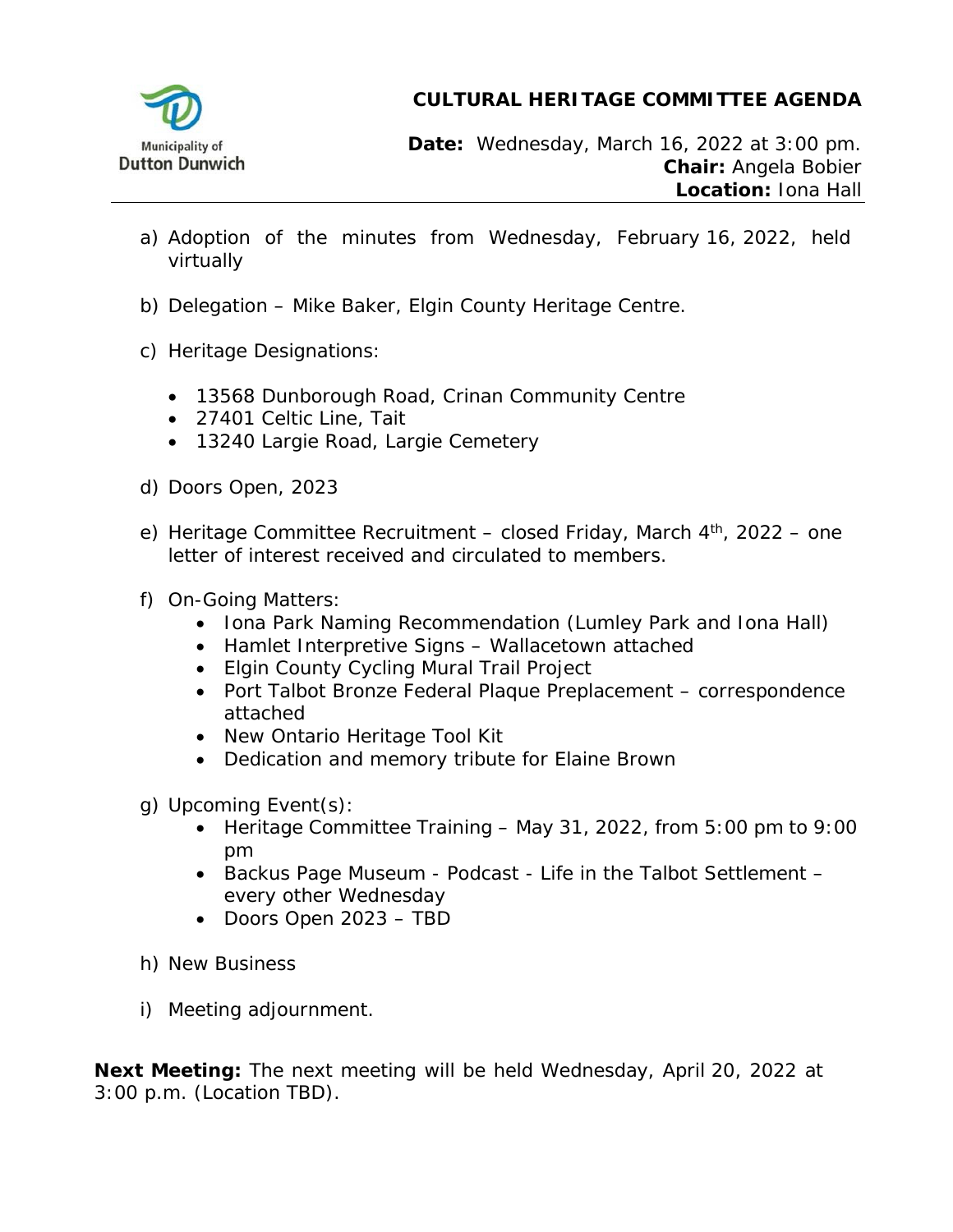

## **CULTURAL HERITAGE COMMITTEE MINUTES**

February 16, 2022 at 3:00 pm Virtual Meeting

|                                                                                                                                                                                              | <b>ACTION</b>             |
|----------------------------------------------------------------------------------------------------------------------------------------------------------------------------------------------|---------------------------|
| Present: Deputy Mayor Hentz, Angela Bobier, Blair Ferguson,<br>Laurence Grant, and Tracey Pillon-Abbs - Planner, Kate Morreau<br>- Executive Assistant.                                      |                           |
| <b>Approval of the Agenda</b>                                                                                                                                                                |                           |
| Angela asked if the agenda can be approved. No comments<br>were received.                                                                                                                    |                           |
| Motion to approve the Agenda by Blair and seconded by<br>Deputy Mayor Hentz. CARRIED.                                                                                                        |                           |
| Adoption of the Minutes - January 19, 2022                                                                                                                                                   |                           |
| Angela asked if there were any errors or omissions.<br><b>No</b><br>comments were received.                                                                                                  |                           |
| Motion to adopt the amended minutes of January 19,<br>2022 by Mike seconded by Blair. CARRIED.                                                                                               |                           |
| <b>Delegation</b> - NONE                                                                                                                                                                     |                           |
| <b>Heritage Designation/Register Updates</b>                                                                                                                                                 |                           |
| a) 13568 Dunborough Road, Crinan Community Centre -<br>research on-going. Angela will send an email see when   ANGELA<br>the board is holding their next AGM to discuss this<br>designation. |                           |
| b) 27401 Celtic Line, Tait – research on-going. Laurence LAURENCE<br>received information just needs photographs.                                                                            |                           |
| c) 13240 Largie Road, Largie Cemetery - research on-going.<br>Deputy Mike Hentz will reach out to Ron Ross who was<br>initially working on this Cemetery.                                    | <b>MIKE</b>               |
| Photos for these properties will be scheduled in April. It is<br>hopeful these properties will receive designation by the<br>summer.                                                         | LAURENCE/<br><b>BLAIR</b> |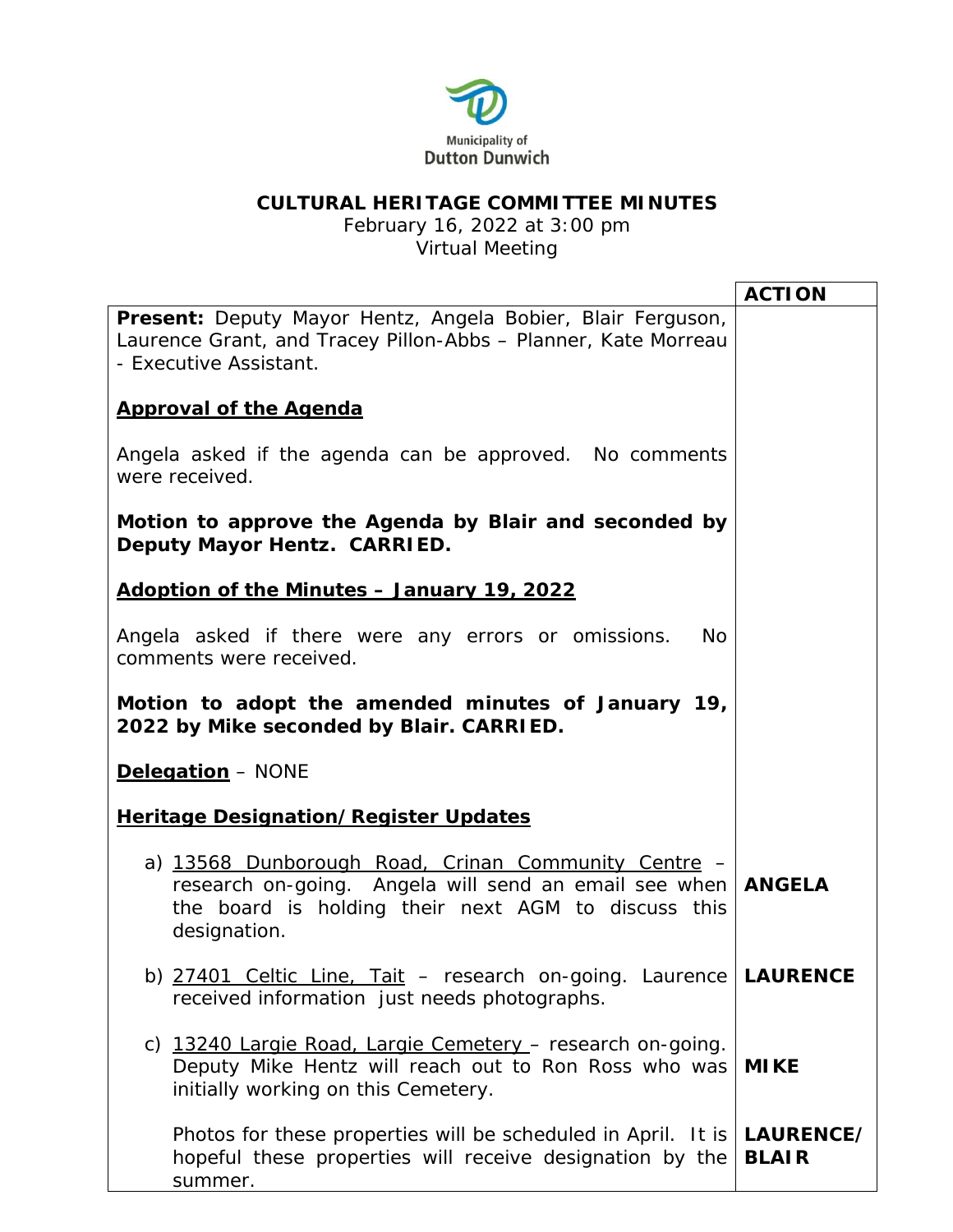|                                                                                                                                                                                                                                                                                                                                                                                                                                                                  | <b>ACTION</b>          |
|------------------------------------------------------------------------------------------------------------------------------------------------------------------------------------------------------------------------------------------------------------------------------------------------------------------------------------------------------------------------------------------------------------------------------------------------------------------|------------------------|
| d) Municipal Building Renovation<br>The Committee discussed the renovations and demolition<br>and had no concerns with the items the Municipality was<br>proposing.                                                                                                                                                                                                                                                                                              |                        |
| Motion by Blair Ferguson that the Heritage<br>Committee supports the demolition of the old<br>Ambulance Bay as proposed by the Municipality as it<br>is not part of the original building, seconded by<br><b>Laurence Grant. CARRIED.</b>                                                                                                                                                                                                                        |                        |
| Motion by Blair Ferguson to recognize and support<br>proposed exterior repairs (pointing)<br>the<br>and<br>replacement or repair of the windows for energy<br>efficiency purposes; and further the Committee to<br>stay engaged with the Municipality as the project<br>progresses to provide input on items such as<br>proposed materials/designs in order to retain the<br>building's original character, seconded by Laurence<br>Grant. CARRIED.              |                        |
| e) Elgin County Archival pictures for the Burwell's Corner<br><u>sign</u><br>Blair called the County but has not received a reply as of<br>yet. This item is ongoing. Angela, as the Chair, signed<br>and returned the County's consent form to get permission<br>to use the photos on this interpretive sign. Once Angela<br>has received permission and high resolution photos she<br>will update the draft sign and send back to the Committee<br>for review. | <b>ANGELA</b>          |
| Doors Open, 2023<br>f)<br>No updates at this time. A Sub-Committee Chair will be<br>assigned once the recruitment of new members has been<br>completed. The idea of a Natural Heritage Theme for this<br>event was unanimously agreed upon by the members.                                                                                                                                                                                                       |                        |
| g) Heritage Committee Recruitment<br>The request for applications closes March 4. As of today<br>the Municipality has not received any letters of interest.<br>Kate and Angela will repost to respective social media<br>platforms.                                                                                                                                                                                                                              | ANGELA/<br><b>KATE</b> |
| Tracey stated that Heritage Week runs from February 21-<br>This may be a great opportunity to do a<br>27, 2022.<br>combined promo on the Heritage Committee Facebook<br>Angela will create a Heritage Week promotion<br>page.<br>include<br>Committee's<br>will<br>the<br>member<br>which<br>new<br>recruitment details.                                                                                                                                         | <b>ANGELA</b>          |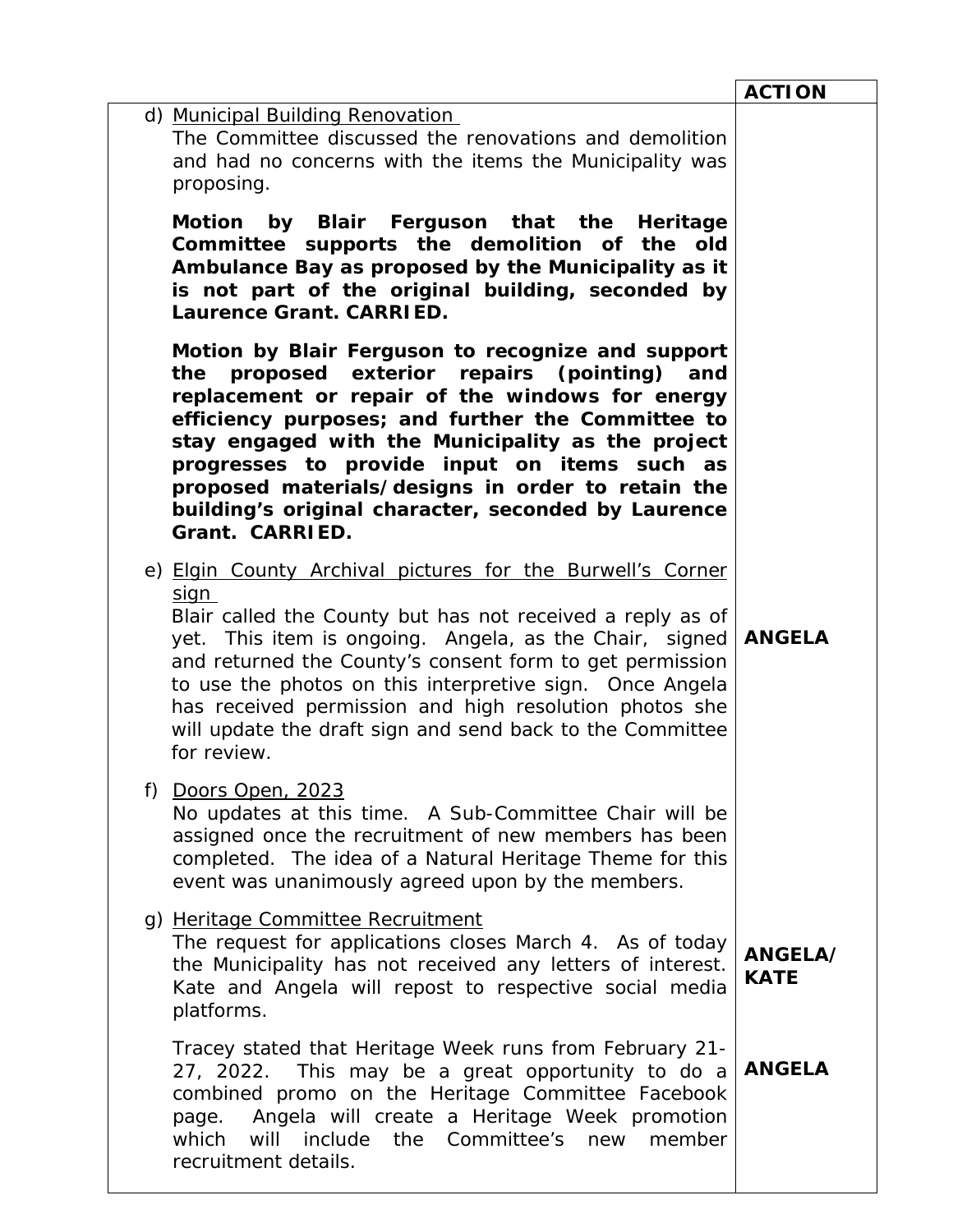|                                                                                                                | <b>ACTION</b> |
|----------------------------------------------------------------------------------------------------------------|---------------|
| h) On-Going Matters:                                                                                           |               |
| Iona Park Naming Recommendation (Lumley Park<br>İ.                                                             |               |
| and Iona Hall) – nothing to report at this time.                                                               |               |
| Hamlet Interpretive Signs - updated template will<br>ii.                                                       |               |
| be brought back to the next meeting.                                                                           |               |
| Elgin County Cycling Mural Trail Project - nothing to<br>iii.                                                  |               |
| report at this time.<br>Port Talbot Bronze Federal Plaque Replacement -<br>iv.                                 |               |
| nothing to report at this time. Deputy Mayor Hentz                                                             | <b>MIKE</b>   |
| will follow up with Jessica.                                                                                   |               |
| New Ontario Heritage Tool Kit - nothing to report at<br>V.                                                     |               |
| this time.                                                                                                     |               |
| Dedication and memory tribute for Elaine Brown - a<br>vi.                                                      |               |
| Butternut tree was suggested as an<br>ideal                                                                    | <b>MIKE</b>   |
| complement to the established forest area. Location                                                            |               |
| was determined. Deputy Mayor Hentz will reach out                                                              |               |
| to Marg Hulls who is currently overseeing the                                                                  |               |
| Memorial Tree project etc., at Buttermilk Bog.                                                                 |               |
| Angela has a couple of events scheduled for May                                                                | <b>ANGELA</b> |
| and June which may be an opportune time for a                                                                  |               |
| dedication ceremony to Elaine (Pearce) Brown. The                                                              |               |
| Brown family will be kept informed of all items.                                                               |               |
| i) Upcoming Event(s):                                                                                          |               |
| Heritage Committee Training - May 31, 2022, from<br>i.                                                         |               |
| 5:00 pm to 9:00 pm. Southwold and Central Elgin                                                                | <b>TRACEY</b> |
| have expressed interest in this event. Tracey will                                                             |               |
| email the details to them.                                                                                     |               |
| Backus Page Museum - Podcast - Life in the Talbot<br>ii.                                                       |               |
| Settlement - every other Wednesday - ongoing.                                                                  |               |
| Angela is working on a new event to be held on<br>iii.                                                         |               |
| March 26, 2022 for a combined volunteer thank you                                                              | <b>ANGELA</b> |
| and a Maple syrup day. Angela will provide more                                                                |               |
| details, dates, time etc., once they are confirmed.<br>Doors Open 2023 - TBD - previously discussed. On<br>iv. |               |
| a side note Laurence suggested that the remaining                                                              |               |
| brochures for each cemetery used for the 2021                                                                  | <b>MIKE</b>   |
| event be placed in a waterproof mailbox and                                                                    |               |
| installed at each cemetery. There appears to be a                                                              |               |
| lot of interest by cemetery boards. Permission has                                                             |               |
| already been received from St. Peter's<br>and                                                                  |               |
| Tyrconnell Cemeteries. Angela stated that all the                                                              | <b>ANGELA</b> |
| cemeteries showcased last year will be recorded and                                                            |               |
| available via podcasts in the near future.                                                                     |               |
|                                                                                                                |               |
| <b>Next Meeting</b>                                                                                            |               |
| The next meeting will be held Wednesday, March 16, 2022 at                                                     |               |
| 3:00 p.m. currently scheduled in person at Iona Hall.                                                          |               |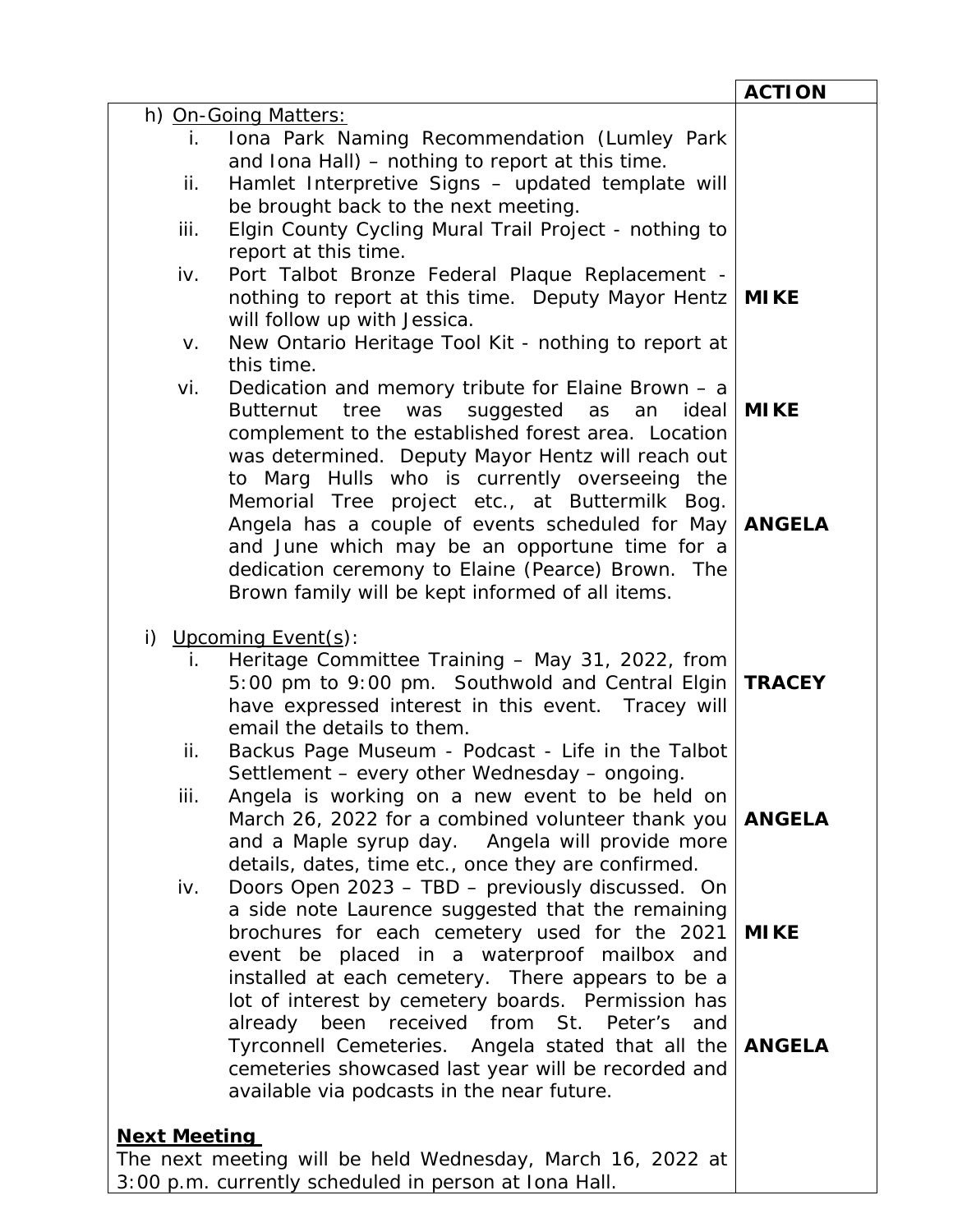|                                                        | <b>ACTION</b> |
|--------------------------------------------------------|---------------|
| Meeting Adjournment                                    |               |
| Motion to Adjourn by Laurence and seconded by Blair at |               |
| 3:59pm. CARRIED. The meeting adjourned at 3:58pm.      |               |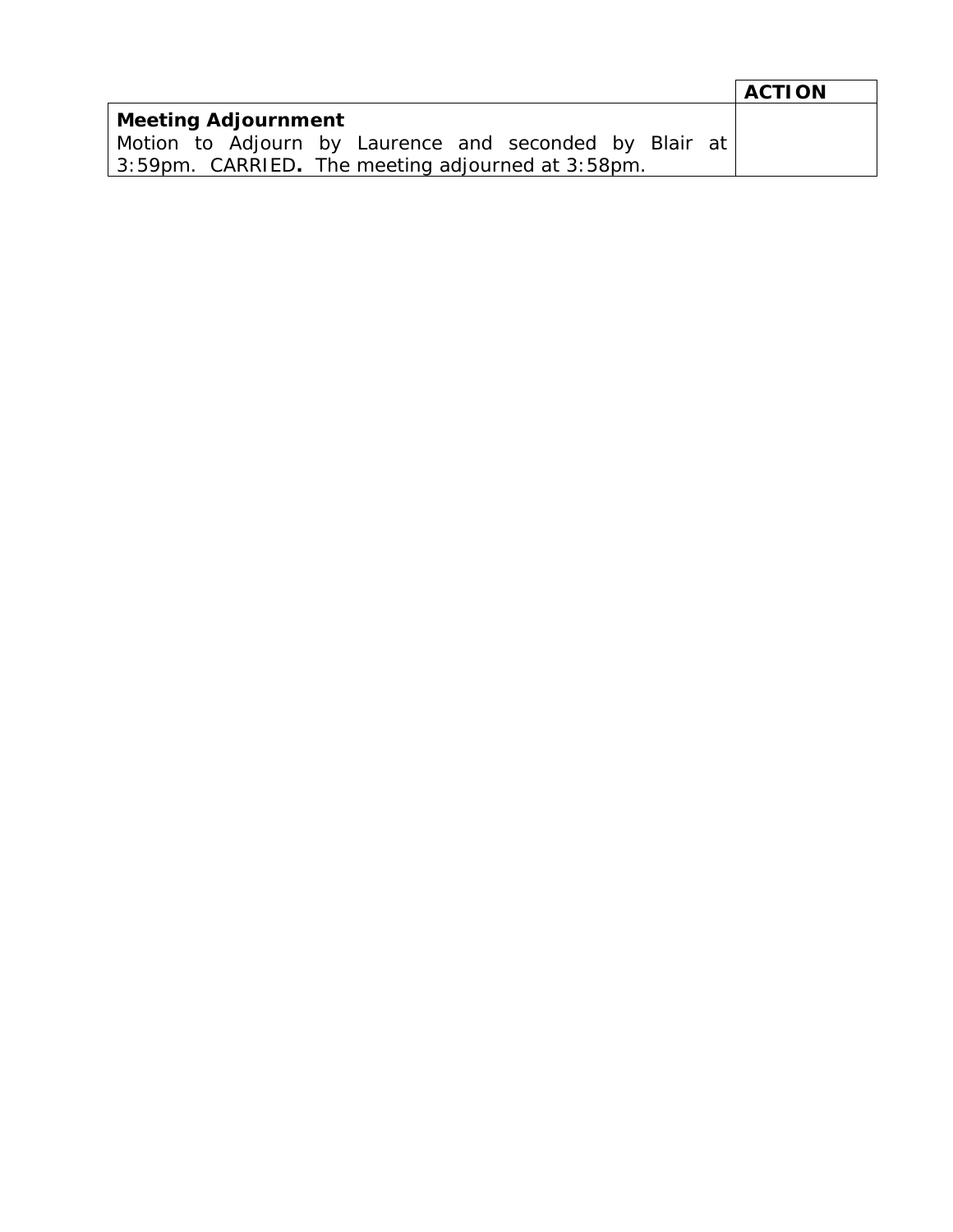

Parks

Parcs rans<br>Canada Canada President & Président et<br>Chief Executive Officer directeur général 30 Victoria Street 30, rue Victoria<br>Gatineau QC JBX 0B3 Gatineau (Québec) JBX 0B3



October 20, 2021

Ms. Jessica Small Recreation & Administrative Assistant Municipality of Dutton Dunwich jsmall@duttondunwich.on.ca

Dear Ms. Small:

Thank you for your email message of September 17, 2021, and follow-up messages, regarding the Historic Sites and Monuments Board of Canada plaque for Port Talbot National Historic Site of Canada.

The Historic Sites and Monuments Board of Canada and Parks Canada are working towards addressing concerns related to national historic designations and plaques. The Framework for History and Commemoration (www.parkscanada.gc.ca/en/lhn-nhs/plan/cadre-framework) outlines a comprehensive approach to sharing Canada's history through diverse, wideranging and sometimes complex perspectives. The framework outlines the Historic Sites and Monuments Board of Canada's approach for the careful review of existing national historic designations and plaque texts. A review may result in new or revised reasons for designation, which reflect contemporary knowledge and current public understanding of the subject.

Parks Canada was notified in 2018 of the theft of the plague for this national historic site. Prior to replacement, all plaque texts require review to ensure that they reflect contemporary knowledge of the subject, as indicated in the Framework for History and Commemoration. Preliminary research revealed that the reasons for designation of national significance for this site required a thorough review, as there may be a significant layer of history absent, especially in relation to Indigenous lands and people in the region. Once this research is completed, a new plaque text can be drafted, after which the new plaque will be installed. The research has tentatively been scheduled to begin in 2022, with development of a new plaque text to follow immediately.

I trust this information is helpful.

Sincerely,

Ron Hallman